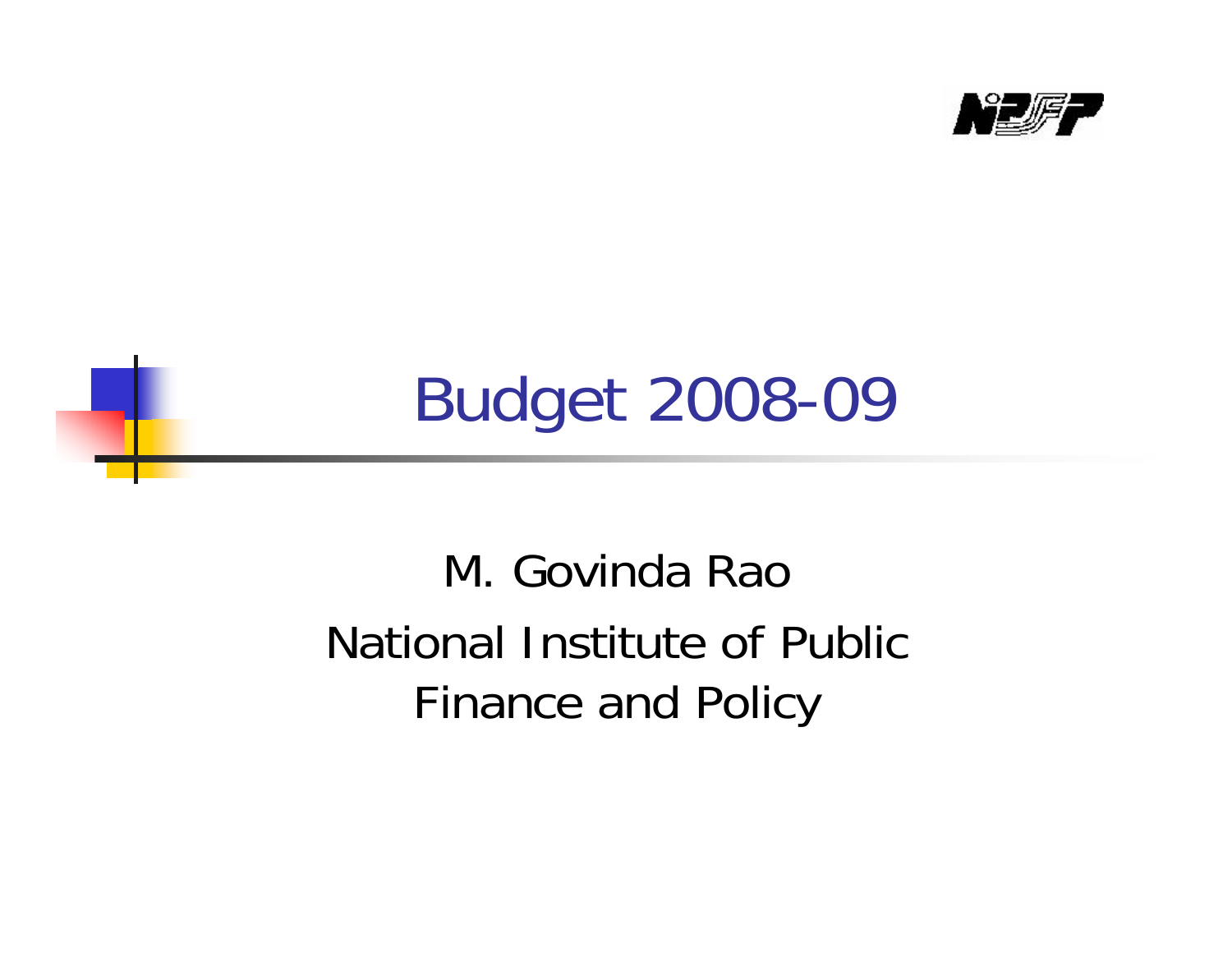### Introduction



- T. The budget is presented in the background of:
	- **High, but moderating growth.**
	- **Difficult international environment** 
		- **Dimpressive agricultural performance**;
		- **Rising oil and commodity prices.**
		- **Surge in Capital Flows**;
		- **E** Continued Infrastructure Bottlenecks.
- **Counter-cyclical fiscal policy required:** 
	- × keeping the fiscal deficits low to enable greater manoeuvrability to RBI for stabilising capital flows.
	- **Augmenting infrastructure investments and enable** greater PPP.
	- Evolve a stable tax system and create building blocks for the GST.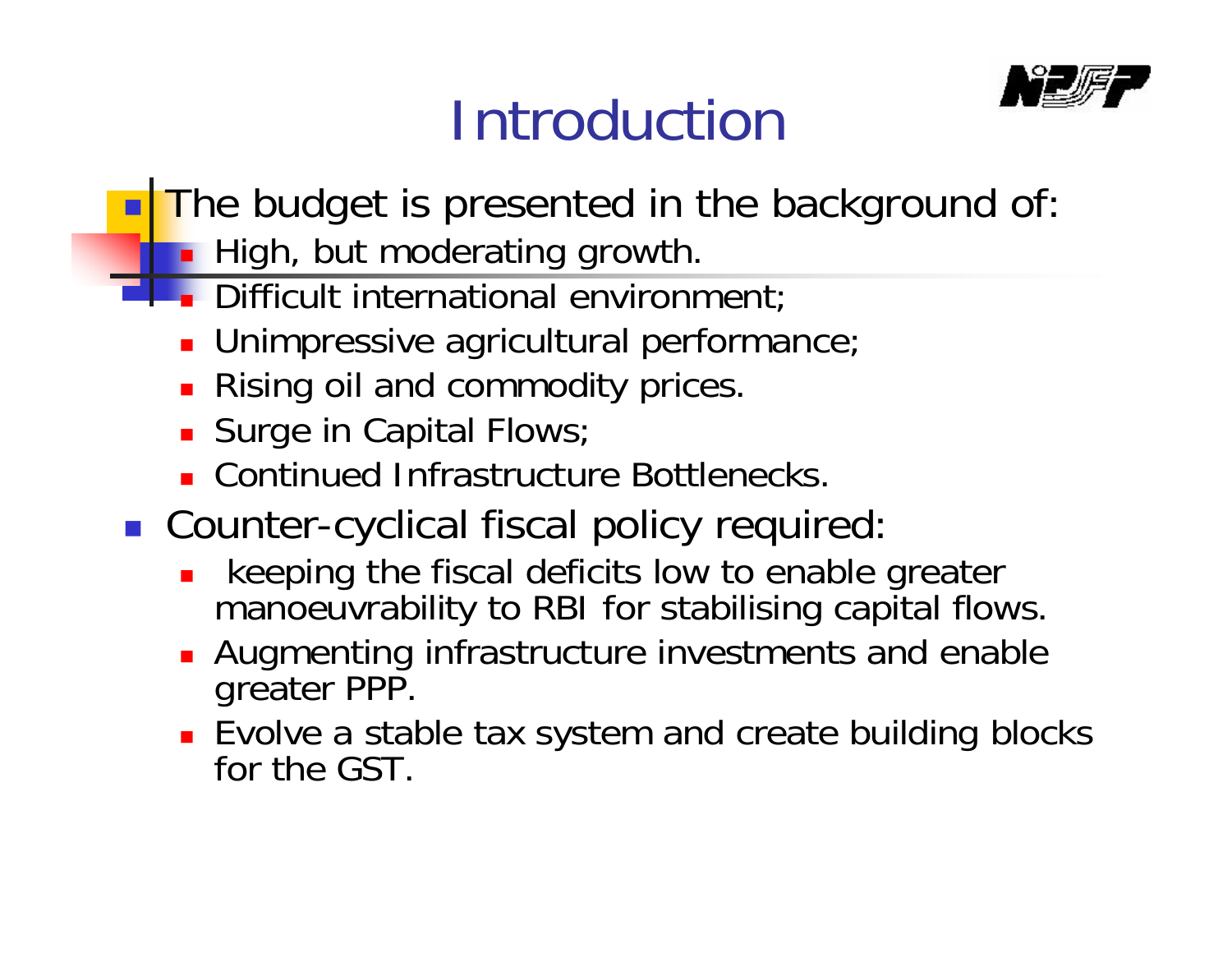

### Fiscal Consolidation

|                                |         | 2006-07 2007-08 2008-09 |         |
|--------------------------------|---------|-------------------------|---------|
| <b>Budgeted Rev Deficit</b>    | 1.94    | 1.35                    | 1.04    |
| <b>Budgeted Fiscal Deficit</b> | 3.44    | 3.06                    | 2.51    |
| <b>Budgeted Primary Defict</b> | $-0.19$ | $-0.6$                  | $-1.08$ |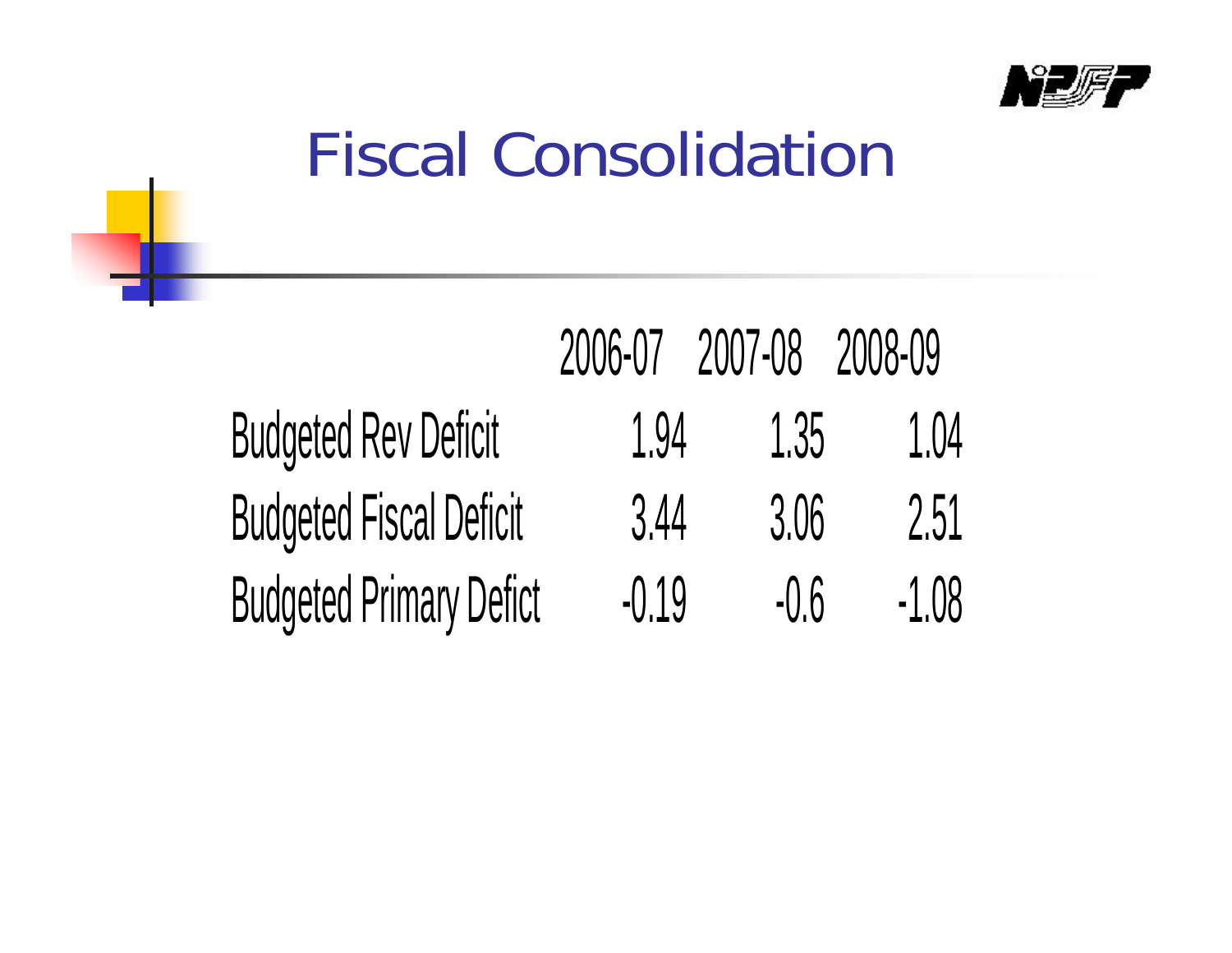

# A Reality Check

 There has been a significant consolidation since FRBMA was passed mainly due to increase in income tax revenue. Adjustment has been mainly n the revenue side.

- $\mathcal{L}_{\mathcal{A}}$  2008-09 Deficit Figures Look Underestimates. Missing Items include:
	- **Pay Commission Impact: Rs. 25000 crore**
	- Farm Loan Waiver: Rs. 60000 crore/ Rs. 15000 for the first year(?).
	- **Fertilizer subsidy: Rs. 25000 crore.**
	- Food Subsidy: Rs. 15000 crore.
	- **Provision for Plan B: 10000 crore.**
	- $\blacksquare$ Total : About Rs. 90000 crore or 1.9% of GDP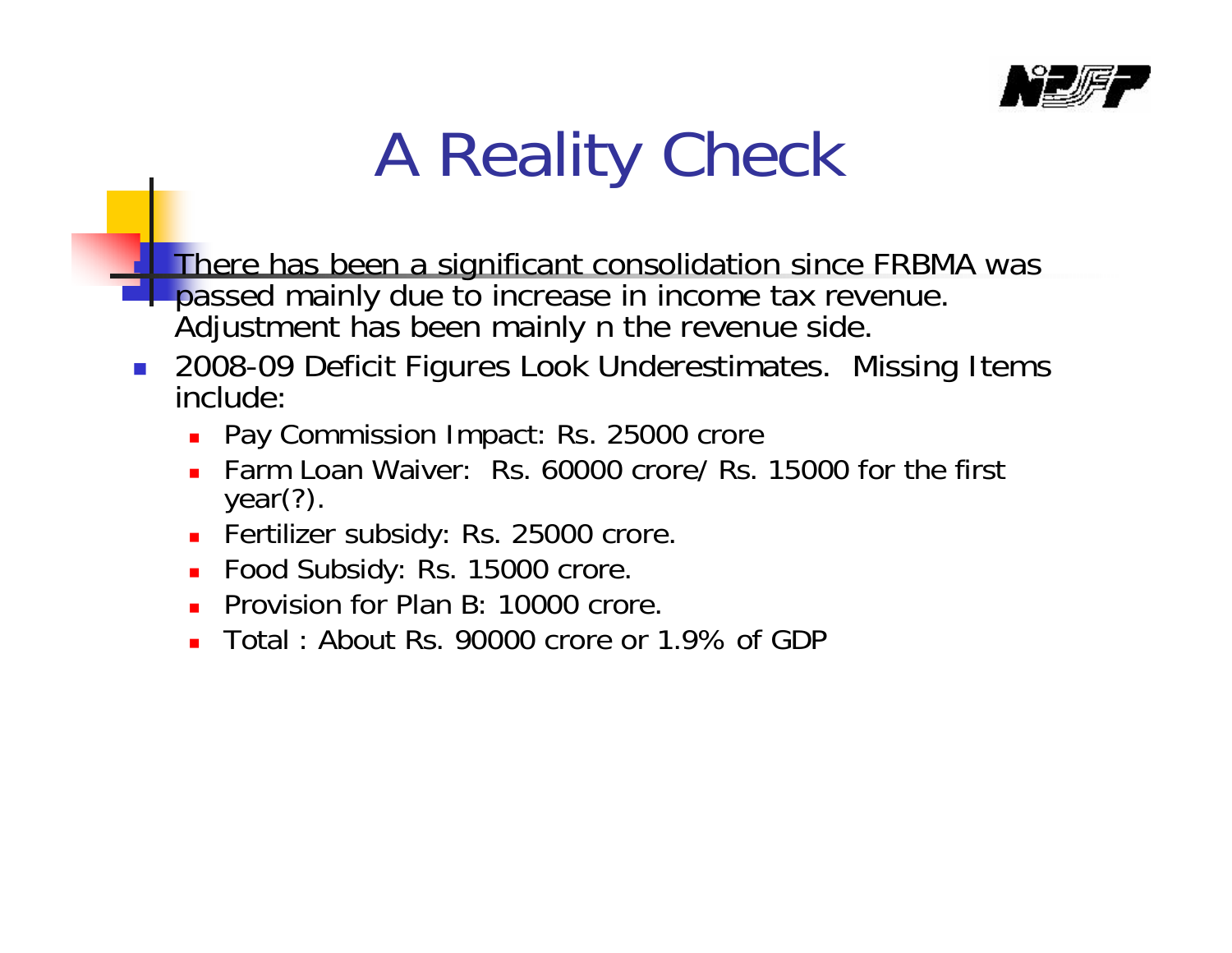

#### **Fiscal Trends of Central Government (Percent of GDP)**

|                                        | 2001-02 | 2003-04 | 2007-08 | <b>Improvem</b><br>ent<br>2007-08<br>over 2001-<br>02 | <b>Improvem</b><br>ent 2007-<br>08 over<br>2003-04 |
|----------------------------------------|---------|---------|---------|-------------------------------------------------------|----------------------------------------------------|
| <b>Gross Tax Revenue</b>               | 8.20    | 9.20    | 12.47   | 4.27                                                  | 3.28                                               |
| <b>Non-tax revenue</b>                 | 2.97    | 2.78    | 1.99    | $-0.98$                                               | $-0.79$                                            |
| <b>Gross Revenue</b>                   | 11.17   | 11.98   | 14.46   | 3.29                                                  | 2.49                                               |
| <b>Shared Taxes</b>                    | 2.35    | 2.44    | 3.27    | 0.93                                                  | 0.84                                               |
| <b>Grants</b>                          | 1.89    | 1.80    | 2.26    | 0.37                                                  | 0.46                                               |
| <b>Net Revenue</b>                     | 8.83    | 9.54    | 11.19   | 2.36                                                  | 1.65                                               |
| <b>Rev. Expenditure</b>                | 13.22   | 13.09   | 12.54   | 0.68                                                  | 0.55                                               |
| <b>Transfers to Imple.</b><br>agencies | 0.00    | 0.00    | 1.09    | 1.09                                                  | 1.09                                               |
| <b>Net Exp</b>                         | 13.22   | 13.09   | 12.54   | 0.68                                                  | 0.55                                               |
| <b>Net Exp-Grants</b>                  | 11.32   | 11.29   | 9.19    | 2.13                                                  | 2.10                                               |
| <b>Interest Payments</b>               | 4.71    | 4.49    | 3.39    | 1.32                                                  | 1.10                                               |
| Rev. def                               | 4.39    | 3.55    | 1.35    | 3.04                                                  | 2.20                                               |
| <b>Fiscal deficit</b>                  | 6.18    | 4.46    | 3.22    | 2.96                                                  | 1.24                                               |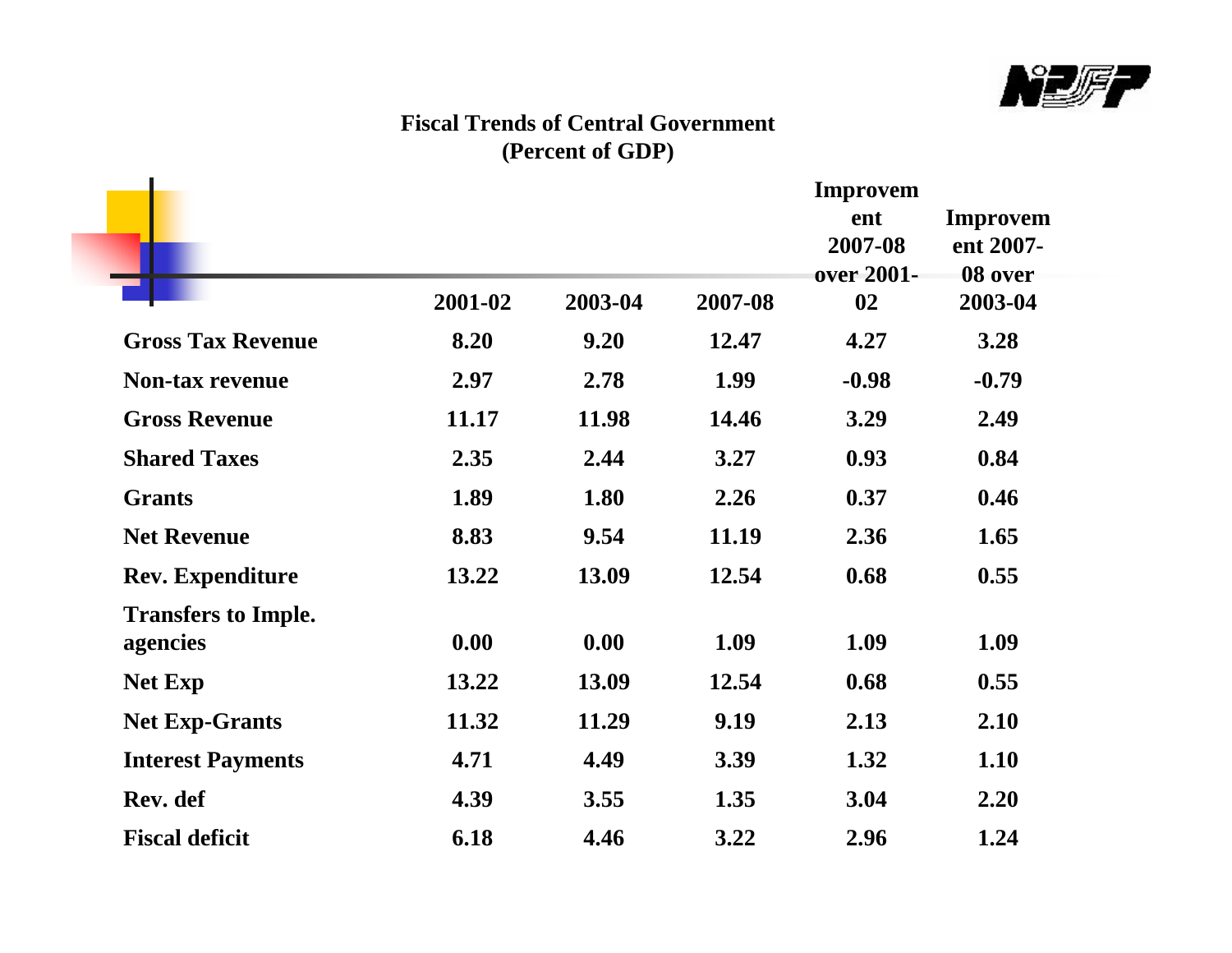

### Tax Policy

- **Exemption limit and bracket change –may be** iustified in terms of indexation for inflation.
- **I-Misses the Big Picture; Too many objectives** loaded to tax policy; Continues Tinkering.
	- Tax holidays for hospitals and two-three star hotels – not a good idea. The reasons for lack of investment is land monopoly by development agencies.
	- **Tinkering in excise duties instead of unifying the** rates;
	- **Abolition of Bank Transaction tax is desirable**; other two taxes should also have gone.
	- **Redefinition of charitable purpose is** necessary – Hope it will be done soon.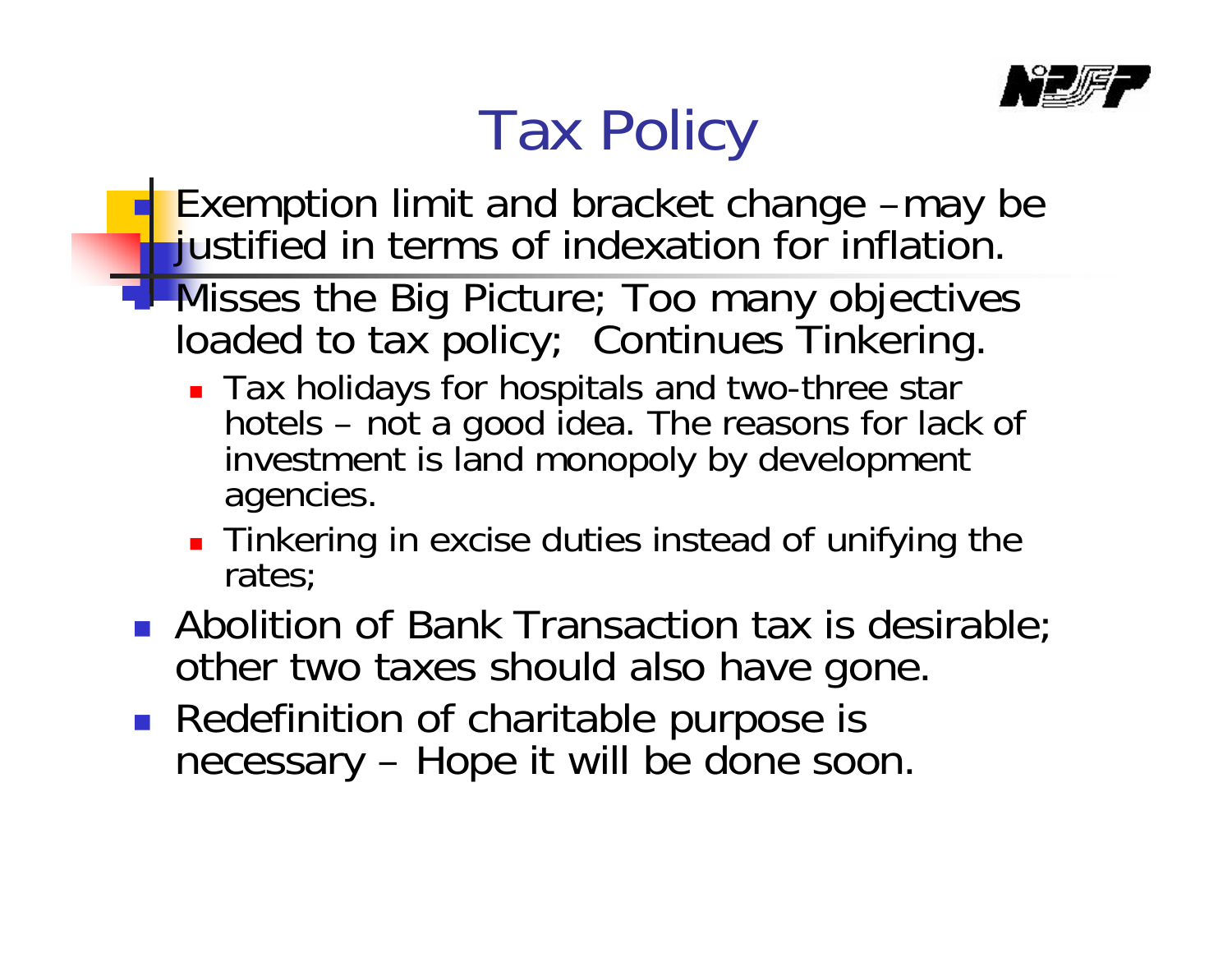

## Progress on the GST front

- П Reduction in CENVAT Rate,
- H Increase in threshold for Service Tax.
- **Reduction in CST.**
- Convergence of rates, conversion of specific into ad valorem and clarity on sumptuary/sin /carbon taxes was needed.
- **Reduction in VENVAT rate could have been** combined with conversion of Service tax from selective to general.
- **Nill have to wait longer**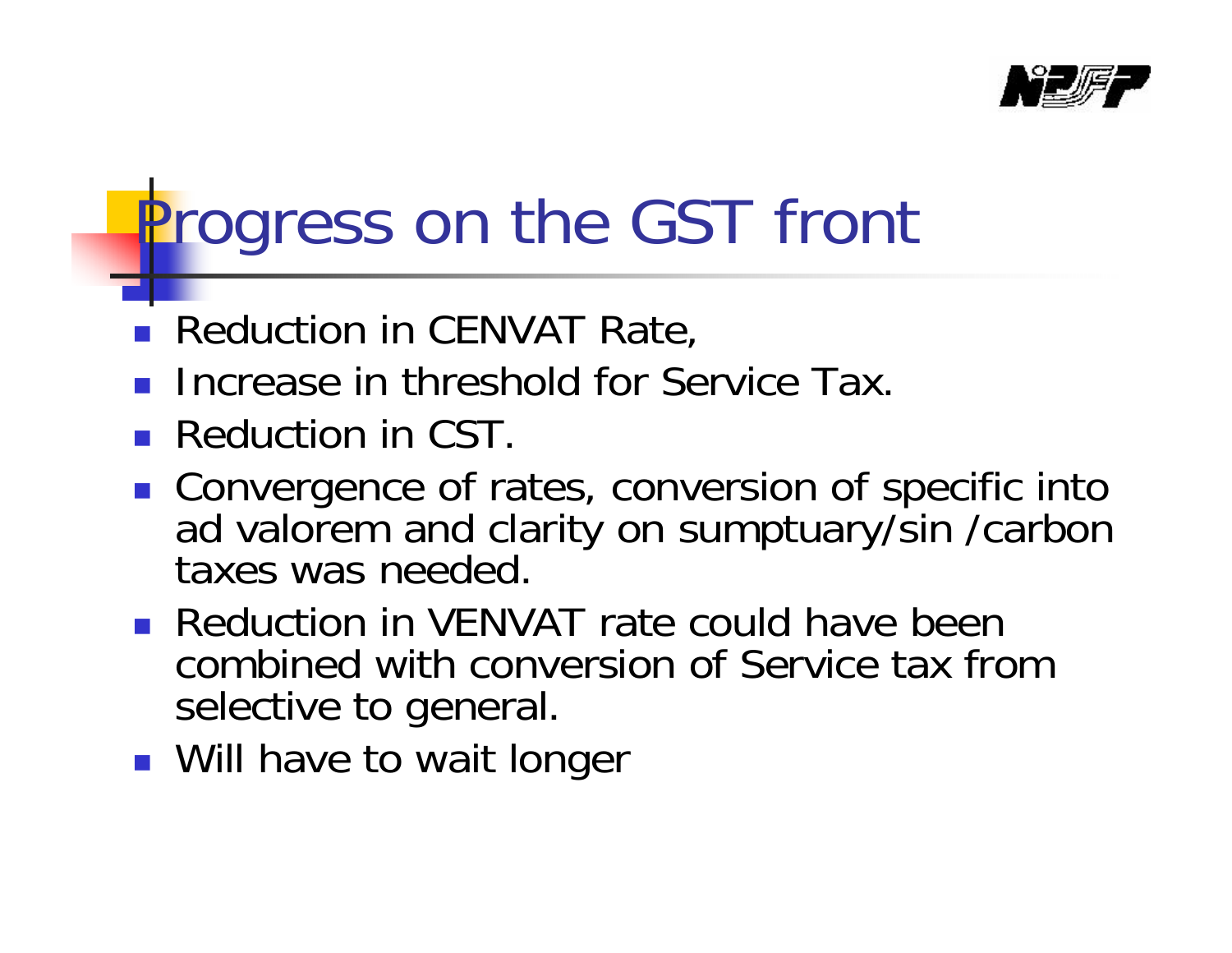

### Implications for Fiscal Federalism

- F. **Higher Buoyancy of Taxes – Provides Cushion to** States.
	- **Increase Discretionary Element in the Transfer** System. Increase in the Allocation to Various Schemes. Ownership Issue.
	- **Direct Transfers to Implementing Agencies and** Third Level – Over one percent of GDP.
	- There is a sharp decline in the formula component of State Plan Schemes.
	- Capacity and Accountability of Delivery Systems?